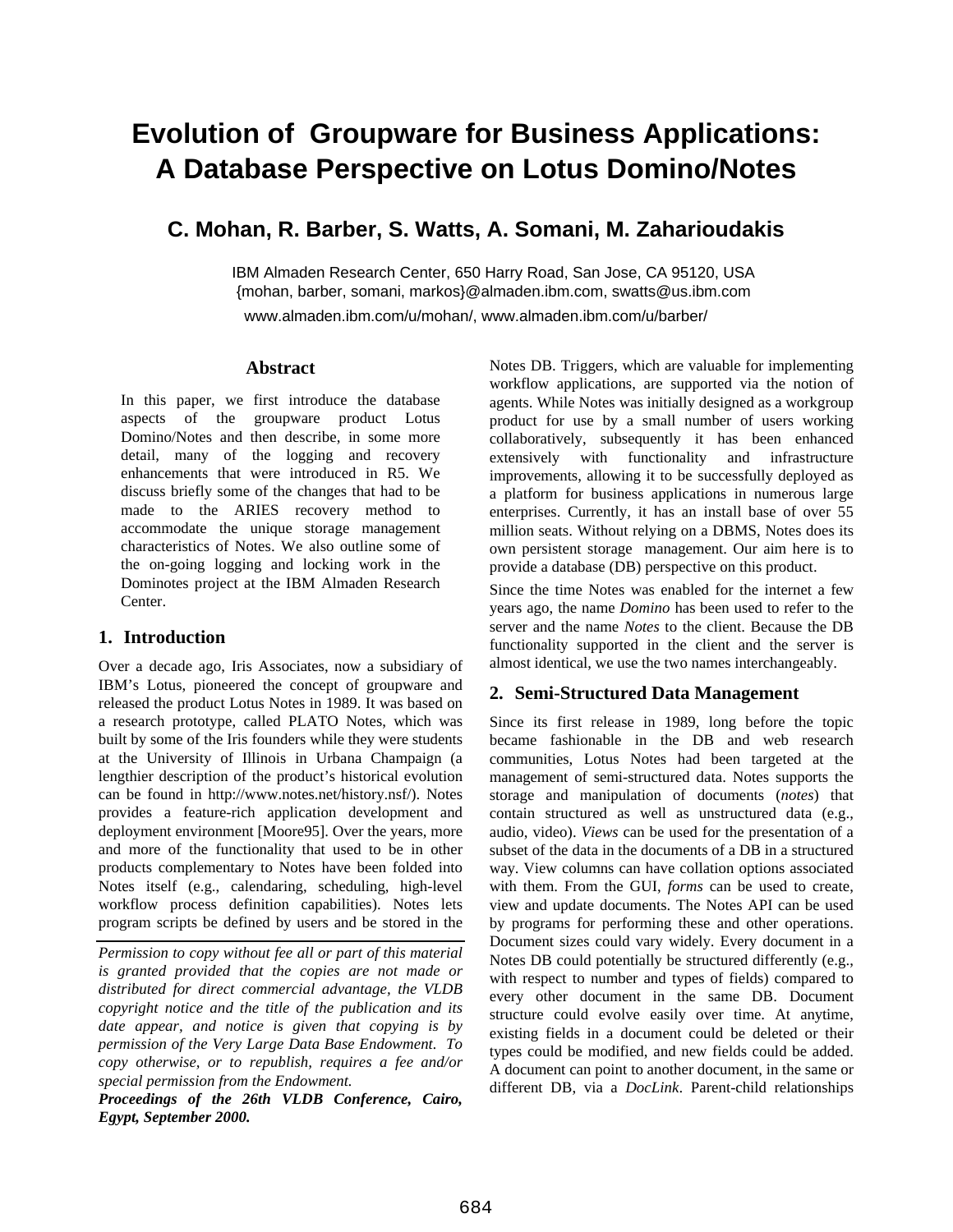could exist between documents. In addition, documents could be classified along category hierarchies. Querying of a DB's contents can be done using a fairly high-level query language, although the latter is not as sophisticated as the recently proposed query languages for semistructured DBs and XML data. Since Notes does not have an RDBMS-style query optimizer, choice of an access path to process a query needs to be made by the user.

## **3. Storage Architecture**

All user data and metadata belonging to a Notes DB is stored in a single file dedicated to that DB. A server or a client can manage any number of DBs. Data is stored on disk in a machine-independent format so that binary copying of a DB file across dissimilar machine architectures (e.g., PC and RISC) does not require any conversions to be performed before the DB becomes accessible on the target system. Because of the unstructured nature of the supported data model, DBs as well as individual documents within them are stored in a completely location independent and self-describing format. Storage management is done differently for structured fields versus multimedia or rich text fields (e.g., attachments). Within a DB (e.g., when an index entry points to a document), a document is identified using a short *NoteID* and across DBs (e.g., for replication purposes) it is identified using a longer *UNID* (Universal Note ID).

Sophisticated (hierarchical and ranked) B<sup>+</sup>-trees are used for managing views. The latter are like the indexes or materialized views of RDBMSs. With each view, an expression can be associated to determine which documents in the DB qualify to be included in the view. Unlike RDBMS indexes, Notes views are not maintained synchronously as the underlying documents are updated. Timestamps contained in documents and in tombstones of deleted documents are exploited to efficiently update the views. Not using a log for this purpose poses an interesting problem since the old values of a modified document's fields are not available to compute and remove the old key. This has been resolved by maintaining for each view an inverse NoteID to key mapping.

Full text indexes are managed differently from view indexes and are maintained in files external to a Notes DB file. A single so-called Domain Index can be used to index multiple Notes DBs to allow uniform searching across those DBs.

# **4. Replication**

From its first release, support for replication and disconnected operation has been one of the most significant and innovative features of Notes. The replication mechanism is very flexible with respect to with which server(s) and when to synchronize. With each replica of a DB, an expression can be specified to determine which documents should be included in that replica, thereby supporting selective replication. One can also restrict only a subset of the qualifying documents' fields to be replicated. Initially, concurrent updates to the same document were checked for conflicts at document granularity [KBHOG92]. Subsequent enhancements have made it possible to do conflict checking at field granularity. As in the case of views, document timestamps are relied upon to identify changed documents. Sequence numbers associated with individual fields are used to support the optional field-level conflict checking functionality. Notes DB can also be replicated with PDAs like the Palm Pilot.

# **5. High Availability**

In order to provide high availability in the event of server failures, Domino allows the clustering of a collection of servers for supporting automatic failover. The clustered servers manage replicated DBs that are synchronized more often and differently than in the case of normal replication. The switchover of a client from one server in the cluster to another can be made to happen even if the first server is not responsive enough, thereby providing load balancing functionality.

# **6. Security**

Sophisticated access control features and very early support of RSA public key technology for authentication have been the hallmarks of the product. Field level encryption of documents is also supported. These security features are exploited in business applications, especially when role-based workflows are involved. In the web context, Domino's features can be exploited to dynamically create highly personalized web pages.

# **7. Heterogeneous Data Access**

Through companion products like NotesPump and DECS (Domino Enterprise Connection Services), it is possible to integrate data from Notes and other sources (e.g., RDBMSs, SAP R/3). Notes applications can be written as if all the data comes from a Notes DB itself when in fact some of the data may be dynamically or periodically materialized from other sources. This is one way to integrate backend enterprise data using Notes on the desktop. Domino can be accessed from not only Notes but also web browsers and CORBA clients. Similarly, Notes can be used to access not only Domino but also CORBA, SMTP and POP3 servers.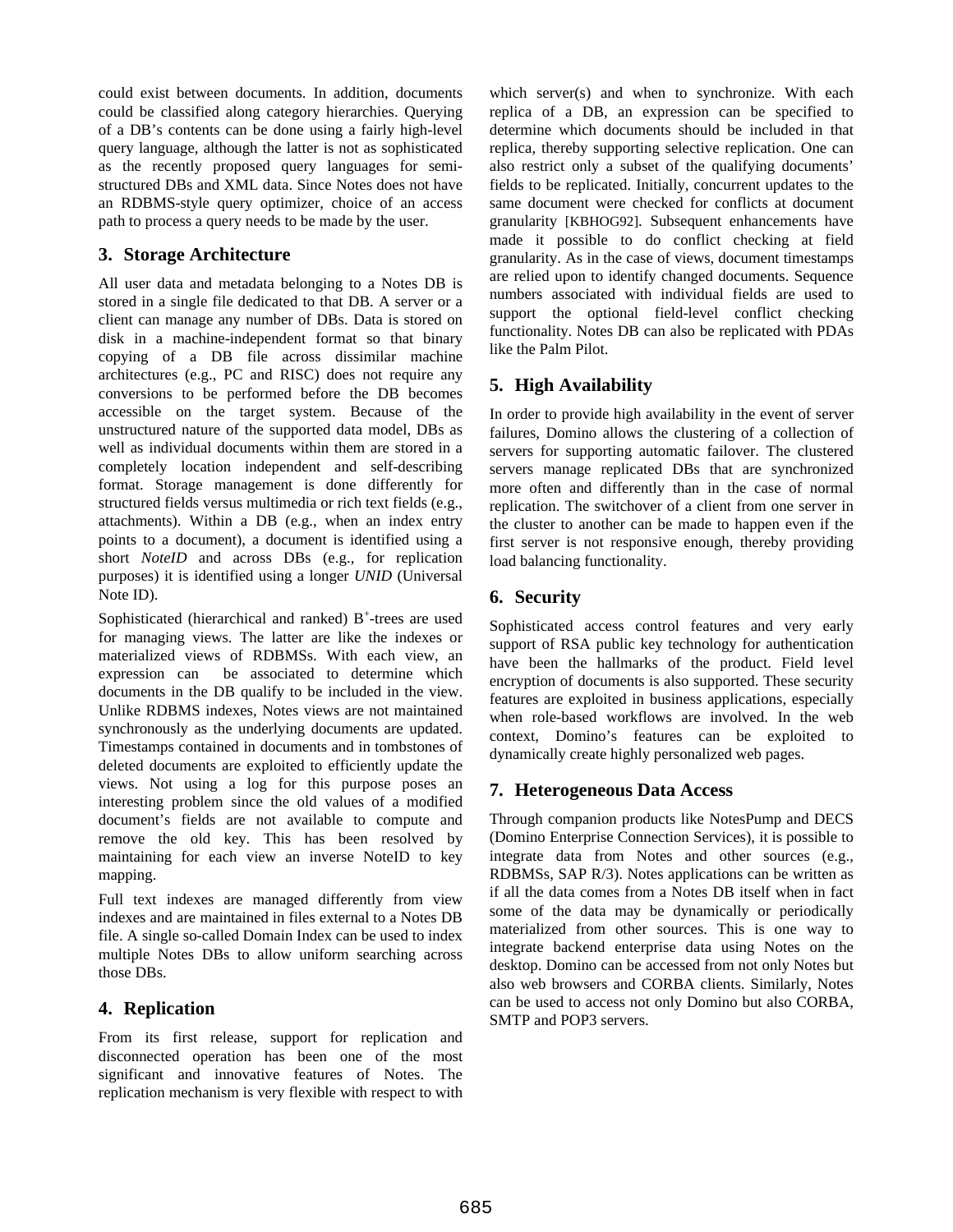## **8. ARIES for Semi-Structured Data**

Through the joint efforts of Iris Associates and IBM Almaden's Dominotes project, one of the major features that was introduced in the latest release (R5) of Lotus Domino is a traditional DBMS-style, write-ahead loggingbased recovery scheme [Mohan99]. This optional feature can be enabled at the granularity of a DB. At anytime, logging can be turned on or off by an administrator. When logging is on, each Notes API call is implicitly treated as an ACID transaction. Even with this restriction, a single transaction could run for a long time by manipulating multiple documents and/or multiple DBs in a single API call. Since Notes had not been originally designed with log-based recovery in mind, adding this sophisticated technology required significant design work. This is because enhancements had to be made to our ARIES recovery method [MHLPS92] to deal with the fact that storage management in Notes is done in very unconventional ways. We call this version of our recovery method **ARIES/SSD** (ARIES for Semi-Structured Data).

Notes stores persistently in a DB file numerous kinds of data structures - different kinds of hash-based search structures, lists of NoteIDs, B-trees, bit vectors, objects, tables, ... Some of these structures are paginated while others are not. Different page sizes are used by different structures. Over time, these data structures might also be moved around within the file in arbitrary ways. Since some of the data structures might contain attachments like audio, video, etc., internally logging had to be made optional at the data structure level also.

**File Caching** Some of the recovery complications also come from the fact that Notes relies on file caching being done by the file system of the operating system. In other words, Notes does not provide raw device support. Under certain conditions (e.g., when some metadata is changed), Notes issues a *file sync* call to the operating system to force the file cache contents to be written to disk immediately. This is an expensive operation and with our logging enhancement in R5 we have been able to improve performance by reducing the number of times such a call needs to be issued.

**Recover\_LSN Tracking** Until R5, Notes did not have a full-blown buffer manager (BM). Unlike an RDBMS BM, the Notes BM has to manage variable sized pages in a single buffer pool (BP) since the Notes DB contains structures with many different page sizes. Even with the new BM in place, the non-paginated data structures are managed outside of the buffer pool. This fact, coupled with the existence of the file cache in the operating system that might contain some recently written data means that the *Recover\_LSN* information tracked by BM in ARIES for checkpointing and restart redo recovery purposes needs to be supplemented with additional such information relating to the data not in BP. We now have a table in virtual storage which tracks Recover\_LSNs for non-paginated structures of a DB which are manipulated outside BP. We also track a global Recover\_LSN for the file cache on a per DB basis. This value is computed based on the Recover LSNs of the recently written pages and other non-paginated structures. File sync calls cause this value to be reset. This resetting has to be done carefully since writes to the file cache may occur while a sync is in progress.

**Analysis and Redo Passes** Accommodating the storage management characteristics of Notes has required changes to the analysis and redo passes of ARIES. We could not rely on an LSN (Log Sequence Number) field that was created at a certain offset in the DB file continuing to be at that same offset after a while. This is because pages might be migrated (within a DB) or deallocated and later some user data might be stored at that LSN location. For such reasons, in ARIES/SSD, the analysis pass gathers information about space allocations. The latter is used during the redo pass to skip processing some log records whose LSNs, in ARIES, might have been compared with LSNs on corresponding DB pages. Whenever possible, ARIES/SSD does logical logging and LSN-based recovery. Otherwise, it does physical logging and non-LSN-based recovery.

**DB Migrations** Notes users frequently move or replicate DBs by doing file copying via the operating system. This can cause a logged version of a DB to be overlaid with an older or newer replica of that DB from another system. Attempting to apply the log records to the wrong version of a DB can cause major problems. We track extra information in the DB header to deal with such situations. When we detect that a DB had been migrated from one system to another, we reset the LSN fields in that DB since the logs at the 2 systems may be growing at different rates. In particular, the LSNs being assigned in the new system may be lower than the LSNs already assigned by the old system. For a number of reasons, we did not adopt the solution of [MoNa94] where a similar problem arose because DB pages could migrate from client to client and the logger was at the server but an LSN had to be assigned locally in a client machine, while producing a log record, without communicating with the server.

**Backup and Restore** Prior to R5, backup and restore of a Notes DB were not supported directly in the product itself. Notes administrators had to rely on file system utilities for accomplishing those functions. Starting with R5, APIs are provided for backup vendors to use to get a transaction-consistent copy of a DB, while still permitting concurrent updates to the DB as the copying is done. This approach is very different from the one implemented in DB2 [MoNa93].